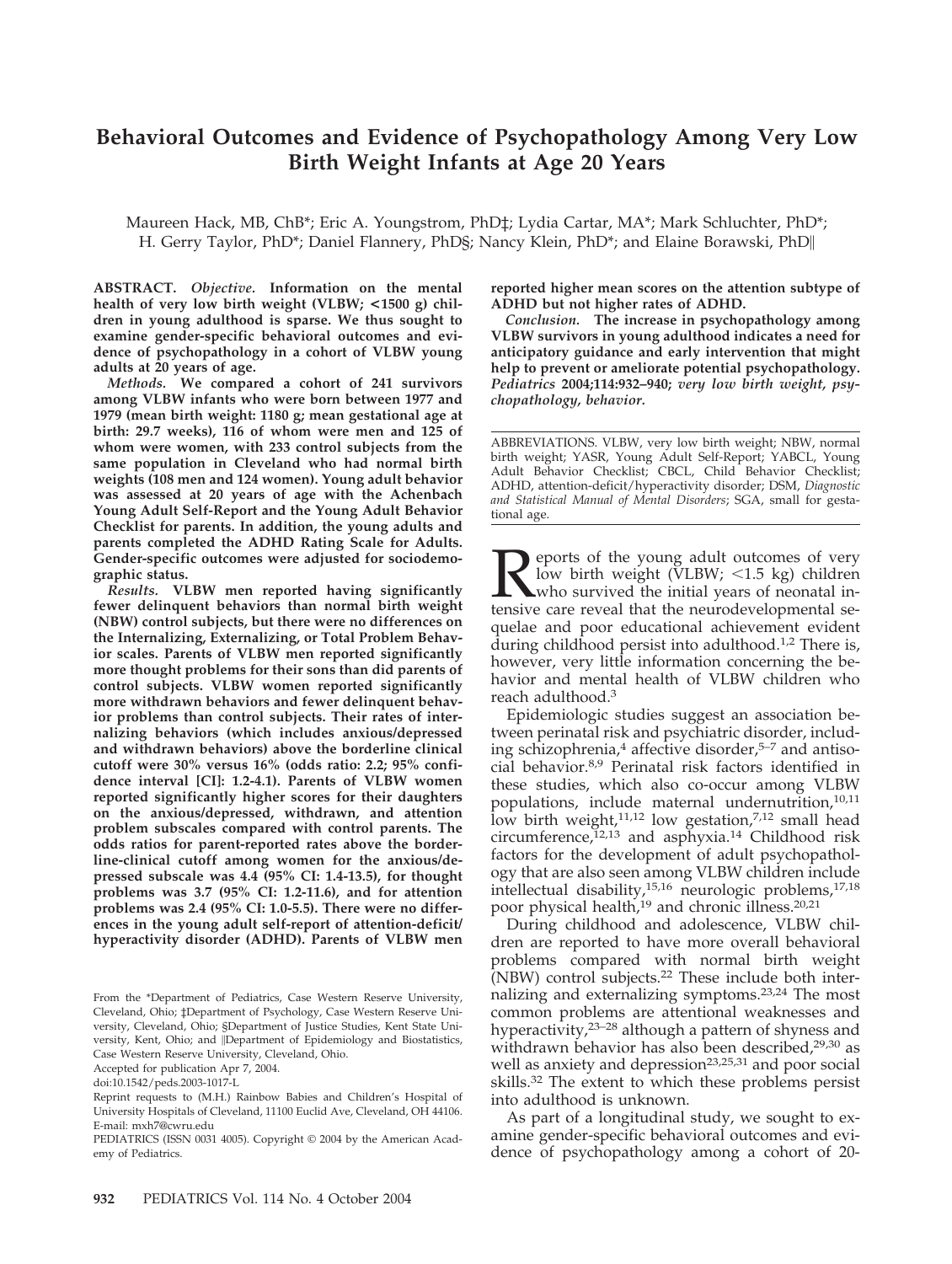year-old VLBW young adults. We hypothesized that VLBW young men and women would demonstrate higher rates of behavioral problems and more psychopathology than NBW control subjects.

### **METHODS**

#### **VLBW Group**

A cohort of 490 VLBW children were admitted to Rainbow Babies and Children's Hospital (Cleveland, OH) between 1977 and 1979, 312 (64%) of whom survived to 20 years of age.1 Seventy subjects were not studied at 20 years of age: 58 could not be located, 5 lived out of state, 6 declined to participate, and 1 had severe spastic quadriplegia. The original 20-year study population thus included 242 VLBW participants, 241 of whom (116 men and 125 women) completed the Achenbach Young Adult Self-Report (YASR) of behavior<sup>33</sup> and constitute the study population. They compose 77% of the surviving birth cohort. One parent of 226 (94%) of the study participants was also interviewed and completed the Achenbach Young Adult Behavioral Checklist (YABCL).<sup>33</sup> They compose 72% of parents of the surviving birth cohort. The biological, adoptive, or stepmother was the parent interviewed in 92% of the cases.

The 241 participants had a mean birth weight of 1180 g and were born at a mean gestational age of 29.7 weeks. A description of maternal sociodemographic status at the time of birth, pregnancy risk, infant birth data, neonatal risk, and rehospitalization during infancy is presented in Table 1. VLBW men and women did not differ in their maternal sociodemographic descriptors or birth data; antepartum, intrapartum, or neonatal risk scores<sup>34</sup>; or length of neonatal hospital stay. Significantly more men than women were born at the perinatal center. Men also had higher rates of rehospitalization before 8 months' corrected age than women. The cohort was born before the advent of cerebral ultrasonography; thus, the rates of periventricular hemorrhage and leukomalacia are unknown. There were no major congenital malformations or infections.

The young adult study participants did not differ significantly from those who were not studied in terms of the sociodemographic characteristics of their mothers at the time of their birth; 35 versus 39% of their mothers, respectively, were unmarried; 47% versus 55% were black; and 25% versus 32% had less than a high school education. They differed, however, in the composite sociodemographic risk score: 25% versus 38% of those not studied had a score of 0, 42% versus 23% had a score of 1, 22% versus 27% had a score of 2, and 11% versus 13% had a score of 3, respectively (*P* - .02). Mean birth weight, gestational age, and rates of neonatal problems did not differ significantly, although more participants than nonparticipants were born at the perinatal center (46 vs 31%;  $P = .03$ ). Nine percent of the study participants had neurosensory impairments versus 15% for those who were not studied at 20 years of age (not significant). At age 8 years, the mean IQ of the 20-year participants was  $96 \pm 17$  versus  $89 \pm 23$  for those who were not studied at 20 years of age  $(P = .09)$ , and 5% versus 4% had an IQ  $\leq$ 70 (not significant). They did not differ in Internalizing or Externalizing scores on the 8-year Achenbach Child Behavior Checklist (CBCL).

#### **NBW Control Group**

The original control group included 366 NBW children who were born at term gestation in 1977, 1978, or 1979 and were selected by means of a population-sampling procedure when they were 8 years of age.<sup>35</sup> Three control subjects died between 8 and 20 years of age. Of the remaining 363 control subjects, 130 were not studied at 20 years of age: 91 could not be located, 1 lived out of state, and 38 declined to participate. The 20-year control population thus included 233 participants, 232 of whom (108 men and 124 women) completed the YASR and are the subjects of this study. They constitute 63% of the cohort that was recruited at 8 years of age. One parent of 217 (94%) of the control subjects was also interviewed and completed the YABCL. The parent interviewed was the biological, adoptive, or stepmother in 95% of cases.

The control subjects who participated at 20 years had significantly higher mean IQ scores at 8 years of age than those who did

**TABLE 1.** Maternal Demographic Status and Infant Birth, Neonatal, and Infancy Data for Male and Female VLBW Young Adults

|                                    | Men            | Women          |
|------------------------------------|----------------|----------------|
|                                    | $(n = 116)$    | $(n = 125)$    |
| Maternal factors                   |                |                |
| Married*                           | 72 (62%)       | 85 (68%)       |
| Education*                         |                |                |
| $<$ High school                    | 32(28%)        | 27(22%)        |
| High school                        | 45(39%)        | 56 (45%)       |
| $>$ High school                    | 39(34%)        | 42 (34%)       |
| Black race                         | 67(58%)        | 65 (52%)       |
| Composite sociodemographic scoret  |                |                |
| $\theta$                           | $35(30\%)$     | 44 (35%)       |
| 1                                  | $35(30\%)$     | $38(30\%)$     |
| $\overline{2}$                     | 39(34%)        | 31(25%)        |
| 3                                  | 7(6%)          | $12(10\%)$     |
| Antepartum risk score              | $10.8 \pm 10$  | $9.5 \pm 11$   |
| Intrapartum risk score             | $17.1 \pm 13$  | $17.1 \pm 12$  |
| Delivery at perinatal center       | 63(54%)        | $47 (38\%)$    |
| Birth and neonatal data            |                |                |
| Birth weight, mean $g \pm SD$      | $1193 \pm 215$ | $1167 \pm 222$ |
| Gestational age, mean wk $\pm$ SD  | $29.6 \pm 2$   | $29.8 \pm 2$   |
| SGA‡                               | 22(19%)        | 24(19%)        |
| Multiple birth§                    | $19(16\%)$     | 24 (19%)       |
| Neonatal risk score, median, range | $50(5-180)$    | $45(5-155)$    |
| Days hospital stay, median, range  | $58(12-365)$   | $57(7-456)$    |
| Rehospitalization                  |                |                |
| Before 8 mo corrected age          | 48 (41%)       | $29(23%)$ #    |
| Between 8 and 20 mo                | $16(14\%)$     | $11(9\%)$      |

\* At birth.

† In the calculation of this composite score, 1 point was assigned for each of the following factors: unmarried status, black race, and less than a high school education.

 $\text{ }$   $\text{ }$   $\text{ }$   $\text{ }$   $\text{ }$   $\text{ }$   $\text{ }$   $\text{ }$   $\text{ }$   $\text{ }$   $\text{ }$   $\text{ }$   $\text{ }$   $\text{ }$   $\text{ }$   $\text{ }$   $\text{ }$   $\text{ }$   $\text{ }$   $\text{ }$   $\text{ }$   $\text{ }$   $\text{ }$   $\text{ }$   $\text{ }$   $\text{ }$   $\text{ }$   $\text{ }$   $\text{ }$   $\text{ }$   $\text{ }$   $\text{$ 

§ Data are for participants who were born either a twin or, in 1 case, a triplet.

 $P < 0.05$ .

 $\# P < 0.01.$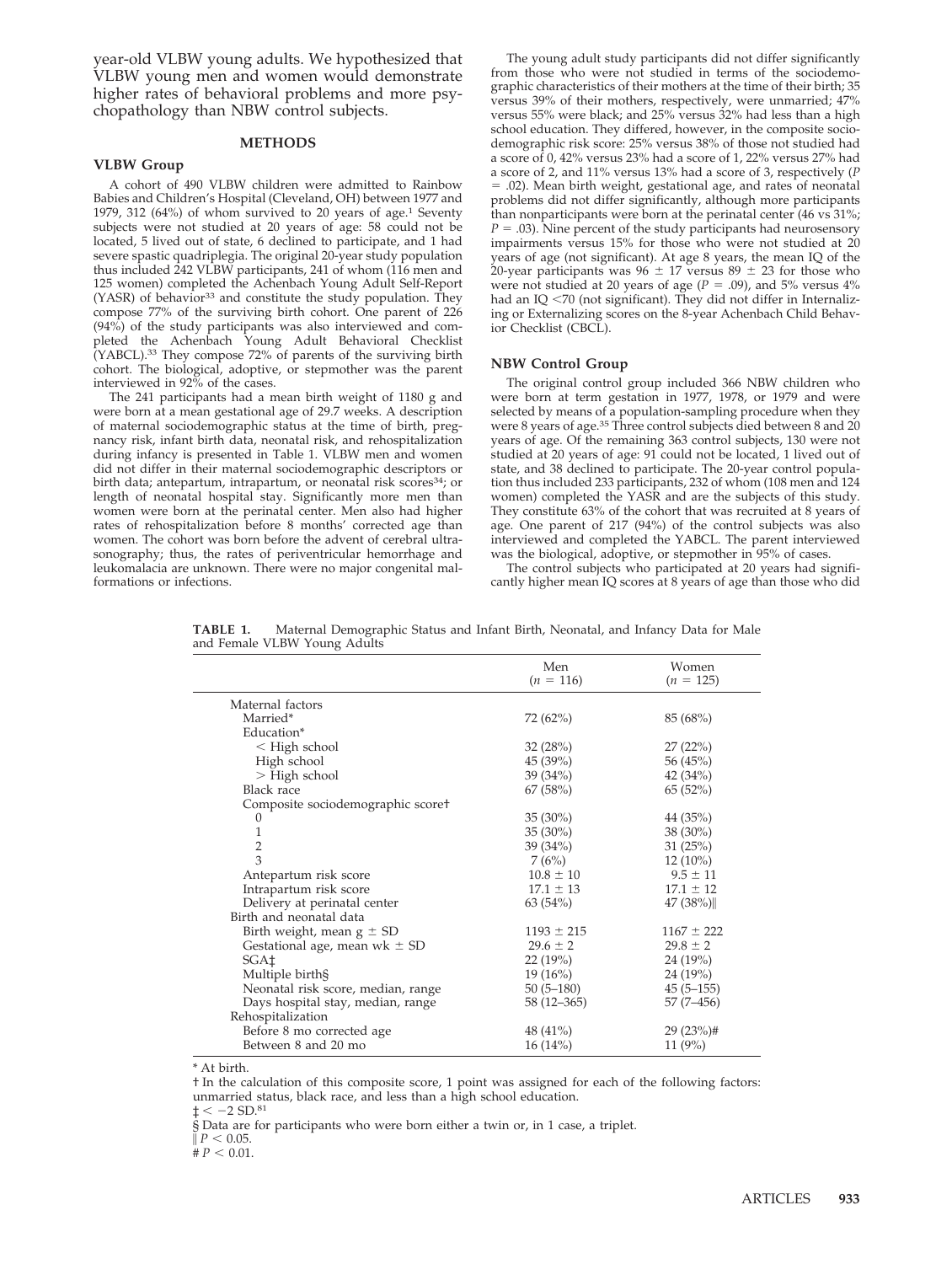not participate at 20 years ( $105 \pm 16$  vs  $93 \pm 15$ ;  $P < .001$ ), and  $0.4\%$ versus 5% had a subnormal IQ ( $P = .06$ ). They did not differ in Internalizing or Externalizing scores on the 8-year CBCL. At the children's eighth year, fewer mothers of those who participated at 20 years than of those who did not were unmarried (36% vs 61%), fewer had less than a high school education (11% vs 27%), and fewer were black (55% vs  $76\%$ ;  $P < .001$  for all comparisons). They also differed in the composite sociodemographic risk score: 39% of the participants had a score of 0 compared with 10% of the nonparticipants, 28% versus 32% had a score of 1, 25% versus 43% had a score of 2, and 7% versus 15% had a score of 3, respectively  $(P < .001)$ .

## **Sociodemographic Status and 20-Year IQ of VLBW and NBW Participants**

When the children were 8 years of age, fewer mothers of the VLBW participants than mothers of the NBW control subjects had graduated from high school (83% vs  $89\%$ ;  $P < .05$ ), although the gender-specific comparisons did not reach statistical significance. The VLBW and control groups did not differ in maternal marital status (59% vs 64% married), race (55% of each group were black), or the composite sociodemographic risk score (33% vs 39% had a score of 0, 30% vs 28% had a score of 1, 29% vs 25% had a score of 2, and  $8\%$  vs 7% had a score of 3).<sup>35</sup> The VLBW participants had significantly higher rates of neurosensory impairment (24 [10%] vs 1 [0.4%]) and lower mean 20-year IQ scores than control subjects (88 vs 95 and 86 vs 90 for men and women, respectively;  $P < .05$ ). The rates of subnormal IQ were  $7\%$  versus  $2\%$  for VLBW and NBW men ( $P < .05$ ) and 5% versus 1% for VLBW and NBW women  $(P=.06)$ .

#### **Measures and Variables**

Young adult problem behavior was assessed from the perspective of the young adult via self-administration of the YASR and from that of the parent or adult caregiver via the YABCL. The YASR and YABCL were developed by Achenbach to tap behavior in the transition period between adolescence and adulthood.<sup>33</sup> These questionnaires are designed to provide standardized descriptions of behavior, feelings, thoughts, and competencies rather than diagnoses per se. They include adult analogs or counterparts of items from the CBCL and Youth Self-Report. The YASR has 130 problem items plus 20 competence and social desirability items. Each item is based on the preceding 6 months and is scored on a 3-step scale ranging from  $0$  to 2, where  $0 =$  not true,  $1 =$  somewhat or sometimes true, and  $2 =$  very often or often true. Additional items concern work, school, marital and other relationships, and substance use. The YABCL has 109 problem items and 11 competence items that are scored on 3-step scales like those of the YASR. Eight syndromes are derived from the items on the YASR and YABCL, including 2 designated as Internalizing (Anxious/Depressed, Withdrawn) and 3 designated as Externalizing (Aggressive, Delinquent, and Intrusive Behavior). Reliability on the YABCL averages 0.85 across syndromes and Internalizing, Externalizing, and Total Problems scales ( $P < .001$ ). Validity has been demonstrated by showing significantly higher scores for subjects referred for mental health services than for matched nonreferred subjects.36–38 For the 8 syndrome scales, the 95th percentile is considered the borderline clinical cutoff and the 98th percentile the clinical cutoff on the basis of a nonreferred population. For the problem scales (Internalizing, Externalizing, and Total Problems), the 83rd percentile is considered the borderline clinical cutoff and the 90th percentile the clinical cutoff.33 In the present study, adaptive functioning on the YASR was considered only for the scales designated as Friends and Family as these scales were relevant for all subjects.

The young adults and parents also completed the ADHD Rating Scale for Adults.39,40 This scale contains 18 items from the diagnostic criteria for attention-deficit/hyperactivity disorder (ADHD) in the *Diagnostic and Statistical Manual of Mental Disorders*, *Fourth Edition* (DSM-IV). Each item is rated on a scale ranging from 0 to 3 (ranging from "not at all or rarely" to "sometimes," "often," and "very often"). Nine symptoms pertain to inattention, and 9 pertain to hyperactive-impulsive symptoms. The presence of at least 6 of the 9 symptoms rated as "often" or "very often" in each of these categories is considered clinically significant, allowing such subjects to be classified as having the Inattentive, Hyperactive-Impulsive, or combined (Inattentive and Hyperactive Impulsive) subtypes of ADHD. The correlation between young adult self- and parent ratings for current symptoms is  $r = 0.76$  ( $P <$ .001).40

Forty-nine percent of the subjects and/or their parents participated in the study at the clinical research center at the hospital; for 50%, the research assistants made home visits, and 1% responded by mail. The young adults and their parents completed the questionnaires via self-administration with the exception of 5% of subjects who were interviewed because of their difficulty in reading. All of the participants and their parents provided written informed consent to participate in the study.

#### **Statistical Analyses**

Univariate comparisons between the VLBW and NBW groups were made with the use of *t* test for continuous variables and with the  $\chi^2$  test or Fisher exact test for discrete variables. Logistic regression was used to include covariates of dichotomous outcomes, and multiple linear regression was used for continuous outcomes. Because gender differences in the development of psychopathology occur in the postpubertal years, all outcomes were examined separately for men and women.33,41,42 Because of the known effects of sociodemographic factors on behavioral outcomes, we controlled for sociodemographic status in the analyses.43 Birth sociodemographic descriptors were available only for the VLBW subjects. We thus used the mother's marital and educational status at the time the child was 8 years of age for analyses that included the VLBW and control populations. These maternal social status indicators were considered to span the period of childhood and to be more relevant than the mother's social status at 20 years. A composite score representing the mother's sociodemographic status, which we have previously used, was calculated by assigning 1 point for each of the following factors: unmarried status, black race, and less than a high school education.35 The composite score ranged from 0 to 3. Because of possible effects of IQ on behavioral outcomes,<sup>44</sup> in separate analyses, we controlled for IQ as assessed with the Short Form of the Wechsler Adult Intelligence Scale–Revised.45

#### **RESULTS**

#### **Comparisons of Behavior on the YASR and YABCL**

#### *Comparison of VLBW and NBW Men*

VLBW men reported significantly fewer delinquent behaviors than their NBW peers, but the groups did not otherwise differ in terms of problem behaviors or in the overall internalizing, externalizing, or total behavior problems reported (Table 2). The self-reported rates of behavioral disorder above the borderline clinical cutoff did not differ significantly from those of the control subjects (Table 3). On the adaptive scales, VLBW men reported significantly lower scores on excessive alcohol use (days drunk in the past 6 months) than control subjects (mean scores: 7 vs 15;  $P < .05$ ), but they did not differ in their reporting of smoking, drug use, or relationships with friends and family (data not shown).

In contrast to the YASR, parents of VLBW men reported significantly more thought problems for their young adult sons than did parents of control subjects (Table 4). The parent-reported rates of thought disorder and withdrawn behavior above the borderline clinical cutoff were also significantly higher for VLBW men than for control subjects (Table 3).

All of the above described results remained significant after adjusting for 20-year IQ and when subjects with neurosensory impairments were excluded from the analyses, with the exception that in both instances, significantly more VLBW men also had withdrawn behavior on the YABCL ( $P < .05$ ). How-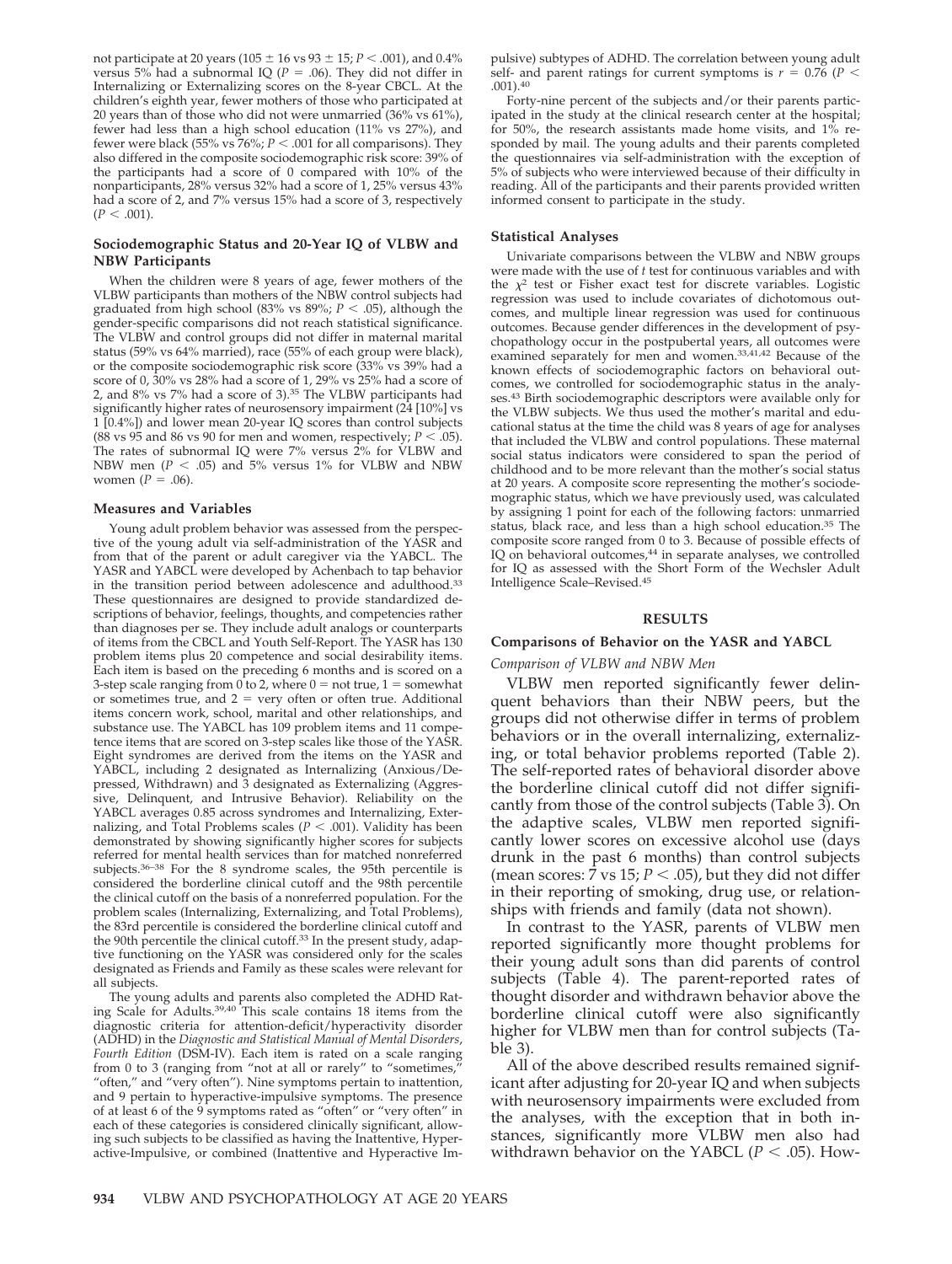| TABLE 2. | Self-Report on Behavioral Outcomes of VLBW and NBW 20-Year-Old Subjects |  |  |  |  |  |  |
|----------|-------------------------------------------------------------------------|--|--|--|--|--|--|
|----------|-------------------------------------------------------------------------|--|--|--|--|--|--|

| <b>YASR</b>               |                                      | Men                                        |                                                   | Women                                |                                            |                                         |  |
|---------------------------|--------------------------------------|--------------------------------------------|---------------------------------------------------|--------------------------------------|--------------------------------------------|-----------------------------------------|--|
|                           | VLBW<br>(Mean $\pm$ SD;<br>$n = 116$ | <b>NBW</b><br>(Mean $\pm$ SD;<br>$n = 108$ | Mean Difference*<br>$(95\% \text{ CI})$           | VLBW<br>(Mean $\pm$ SD;<br>$n = 125$ | <b>NBW</b><br>(Mean $\pm$ SD;<br>$n = 124$ | Mean Difference*<br>$(95\% \text{ CI})$ |  |
| Anxious/Depressed         | $7.2 \pm 5.3$                        | $8.4 \pm 6.4$                              | $-1.4$ (-2.9 to 0.2)                              | $10.2 \pm 7.3$                       | $9.2 \pm 6.4$                              | $1.0$ (-0.7 to 2.8)                     |  |
| Withdrawn                 | $3.4 \pm 2.5$                        | $3.3 \pm 2.4$                              | $0.0$ (-0.6 to 0.6)                               | $3.9 \pm 2.6$                        | $3.0 \pm 2.2$                              | $0.8(0.2 \text{ to } 1.4)$ <sup>+</sup> |  |
| Somatic Complaints        | $2.8 \pm 2.9$                        | $2.9 \pm 2.7$                              | $-0.2$ (-0.9 to 0.6)                              | $4.3 \pm 3.8$                        | $4.0 \pm 3.5$                              | $0.3$ (-0.6 to 1.2)                     |  |
| Thought Problems          | $0.7 \pm 1.2$                        | $0.6 \pm 1.1$                              | $0.0$ (-0.2 to 0.3)                               | $0.5 \pm 1.2$                        | $0.4 \pm 0.9$                              | $0.1$ (-0.2 to 0.4)                     |  |
| <b>Attention Problems</b> | $2.7 \pm 2.4$                        | $3.0 \pm 2.5$                              | $-0.2$ (-0.9 to 0.4)                              | $2.7 \pm 2.3$                        | $2.8 \pm 2.3$                              | $-0.1$ (-0.7 to 0.5)                    |  |
| Intrusive                 | $3.2 \pm 2.9$                        | $3.3 \pm 2.6$                              | $-0.1$ (-0.8 to 0.6)                              | $2.6 \pm 2.2$                        | $3.0 \pm 2.6$                              | $-0.4$ (-1.0 to 0.2)                    |  |
| Aggressive Behavior       | $4.4 \pm 3.7$                        | $4.6 \pm 4.3$                              | $-0.3$ ( $-1.4$ to 0.7)                           | $4.8 \pm 3.9$                        | $4.5 \pm 3.6$                              | $0.2$ (-0.7 to 1.2)                     |  |
| Delinquent Behavior       | $2.0 \pm 2.3$                        | $3.1 \pm 3.1$                              | $-1.1$ (-1.8 to -0.4) <sup><math>\pm</math></sup> | $1.2 \pm 1.8$                        | $1.8 \pm 2.2$                              | $-0.6$ (-1.1 to -0.1) <sup>+</sup>      |  |
| Internalizing             | $10.5 \pm 7.3$                       | $11.7 \pm 8.1$                             | $-1.4$ ( $-3.4$ to 0.7)                           | $14.1 \pm 9.3$                       | $12.2 \pm 8.0$                             | $1.9(-0.3 \text{ to } 4.0)$             |  |
| Externalizing             | $9.7 \pm 7.1$                        | $11.1 \pm 8.2$                             | $-1.5$ ( $-3.6$ to 0.5)                           | $8.6 \pm 6.1$                        | $9.3 \pm 6.6$                              | $-0.7$ (-2.3 to 0.9)                    |  |
| <b>Total Problems</b>     | $39.1 \pm 22.9$                      | $43.5 \pm 25.3$                            | $-5.0$ ( $-11.3$ to 1.3)                          | $44.8 \pm 26.6$                      | $42.7 \pm 24.5$                            | $2.0(-4.4 \text{ to } 8.4)$             |  |

CI indicates confidence interval. Differences were calculated by subtracting the adjusted mean value for NBW from the adjusted mean value for VLBW subjects. Higher scores indicate poorer functioning.

\* Adjusted for sociodemographic status.

 $+ P \leq .05.$ 

 $\ddagger$  *P* < .01.

| Rates of Behaviorial Disorder Above Borderline-Clinical Cutoffs*<br>TABLE 3. |
|------------------------------------------------------------------------------|
|------------------------------------------------------------------------------|

|                           |             | Men         |                          |             | Women       |                                               |
|---------------------------|-------------|-------------|--------------------------|-------------|-------------|-----------------------------------------------|
|                           | <b>VLBW</b> | <b>NBW</b>  | OR (95% CI) <sup>+</sup> | <b>VLBW</b> | <b>NBW</b>  | OR (95% CI) <sup>+</sup>                      |
| <b>YASR</b>               | $(n = 116)$ | $(n = 108)$ |                          | $(n = 125)$ | $(n = 124)$ |                                               |
| Anxious/Depressed         | 4(3%)       | 9(8%)       | $0.4(0.1-1.3)$           | $12(10\%)$  | 9(7%)       | $1.4(0.6-3.4)$                                |
| Withdrawn                 | 15(13%)     | $10(9\%)$   | $1.4(0.6-3.2)$           | 17(14%)     | $9(7\%)$    | $2.0(0.8-4.6)$                                |
| Somatic Complaints        | 8(7%)       | 4(4%)       | $1.8(0.5-6.3)$           | $11(9\%)$   | 5(4%)       | $2.3(0.8-6.7)$                                |
| Thought Problems          | $11(10\%)$  | 7(7%)       | $1.4(0.5-3.9)$           | 16(13%)     | 10(8%)      | $1.6(0.7-3.8)$                                |
| <b>Attention Problems</b> | 5(4%)       | 6(6%)       | $0.7(0.2 - 2.5)$         | 8(6%)       | 8(7%)       | $1.0(0.3-2.7)$                                |
| Intrusive                 | 8(7%)       | 5(5%)       | $1.5(0.5-4.6)$           | 4(3%)       | 7(6%)       | $0.6(0.2-1.9)$                                |
| Aggressive Behavior       | $10(9\%)$   | $11(10\%)$  | $0.8(0.3-1.9)$           | $14(11\%)$  | $14(11\%)$  | $1.0(0.4-2.1)$                                |
| Delinquent Behavior       | 4(3%)       | 9(8%)       | $0.4(0.1-1.3)$           | $9(7\%)$    | $12(10\%)$  | $0.7(0.3-1.7)$                                |
| Internalizing             | $19(16\%)$  | 23(21%)     | $0.7(0.4-1.4)$           | $37(30\%)$  | 20(16%)     | $2.2(1.2-4.1)$                                |
| Externalizing             | 24(21%)     | 26(24%)     | $0.8(0.4-1.5)$           | 28(22%)     | 30(24%)     | $0.9(0.5-1.6)$                                |
| <b>Total Problems</b>     | $23(20\%)$  | 27(25%)     | $0.7(0.4-1.3)$           | 33(26%)     | 26(21%)     | $1.3(0.7-2.4)$                                |
| YABCL                     | $(n = 105)$ | $(n = 102)$ |                          | $(n = 119)$ | $(n = 115)$ |                                               |
| Anxious/Depressed         | $10(10\%)$  | 5(5%)       | $2.1(0.7-6.3)$           | 16(13%)     | 4(3%)       | $4.4(1.4-13.5)$ $\pm$                         |
| Withdrawn                 | 16(15%)     | 6(6%)       | 2.8(1.1–7.5)             | 16(13%)     | 8(7%)       | $2.1(0.9-5.1)$                                |
| Somatic Complaints        | 7(7%)       | 3(3%)       | $2.3(0.6-9.2)$           | $12(10\%)$  | 4(3%)       | $3.1(1.0-10.0)$                               |
| Thought Problems          | $13(12\%)$  | 0           | $19.0 (3.1-\infty)$ S    | $14(12\%)$  | 4(4%)       | $3.7(1.2 - 11.6)$ <sup><math>\pm</math></sup> |
| <b>Attention Problems</b> | 14(13%)     | 6(6%)       | $2.5(0.9-6.7)$           | 21(18%)     | 9(8%)       | $2.4(1.0-5.5)$                                |
| Intrusive                 | 7(7%)       | 4(4%)       | $1.7(0.5-6.2)$           | $11(9\%)$   | $11(10\%)$  | $1.0(0.4-2.3)$                                |
| Aggressive Behavior       | $11(11\%)$  | 5(5%)       | $2.3(0.8-6.7)$           | 7(6%)       | 5(4%)       | $1.4(0.4-4.5)$                                |
| Delinquent Behavior       | 16(15%)     | 12(12%)     | $1.3(0.6-2.9)$           | 5(4%)       | 9(8%)       | $0.5(0.2-1.6)$                                |
| Internalizing             | 28(27%)     | $19(19\%)$  | $1.6(0.8-3.1)$           | 34(28%)     | $23(20\%)$  | $1.6(0.9-2.9)$                                |
| Externalizing             | 32(31%)     | 26(26%)     | $1.3(0.7-2.3)$           | 32(27%)     | 29(25%)     | $1.1(0.6-2.0)$                                |
| <b>Total Problems</b>     | 48 (46%)    | 39(38%)     | $1.3(0.8-2.3)$           | 50 $(42\%)$ | $39(34\%)$  | $1.4(0.8-2.4)$                                |

OR indicates odds ratio.

\* Cutoff for Internalizing, Externalizing, and Total Problems - 83rd percentile; for all other scales - 95th percentile.

† Adjusted for sociodemographic status.

 $\pm P \leq 0.05$ .

 $\frac{1}{9}P < 0.001$ .

OR is a median unbiased estimate from exact logistic regression. Data were insufficient to estimate precisely the upper bound.

ever, parents of the 11 men with neurosensory impairments reported significantly higher mean scores on the intrusive subscale than parents of both the neurologically normal VLBW subjects and of the NBW control subjects (5.3 vs 2.9 vs 2.5, respectively).

When the analyses were performed for singleton births only, the results were similar to the comparisons of the total populations, with the exception that the VLBW singleton men, in addition to reporting fewer delinquent behaviors, reported significantly more anxious/depressed symptoms and fewer internalizing, externalizing, and total behavior problems than their NBW peers. Parents of VLBW singleton men also reported significantly more intrusive symptoms, in addition to more thought problems, than parents of control subjects. VLBW subjects who were born small for gestational age (SGA) did not differ significantly in any of the behavioral subscales from those who were born appropriate for gestational age. The overall results thus were similar when the sub-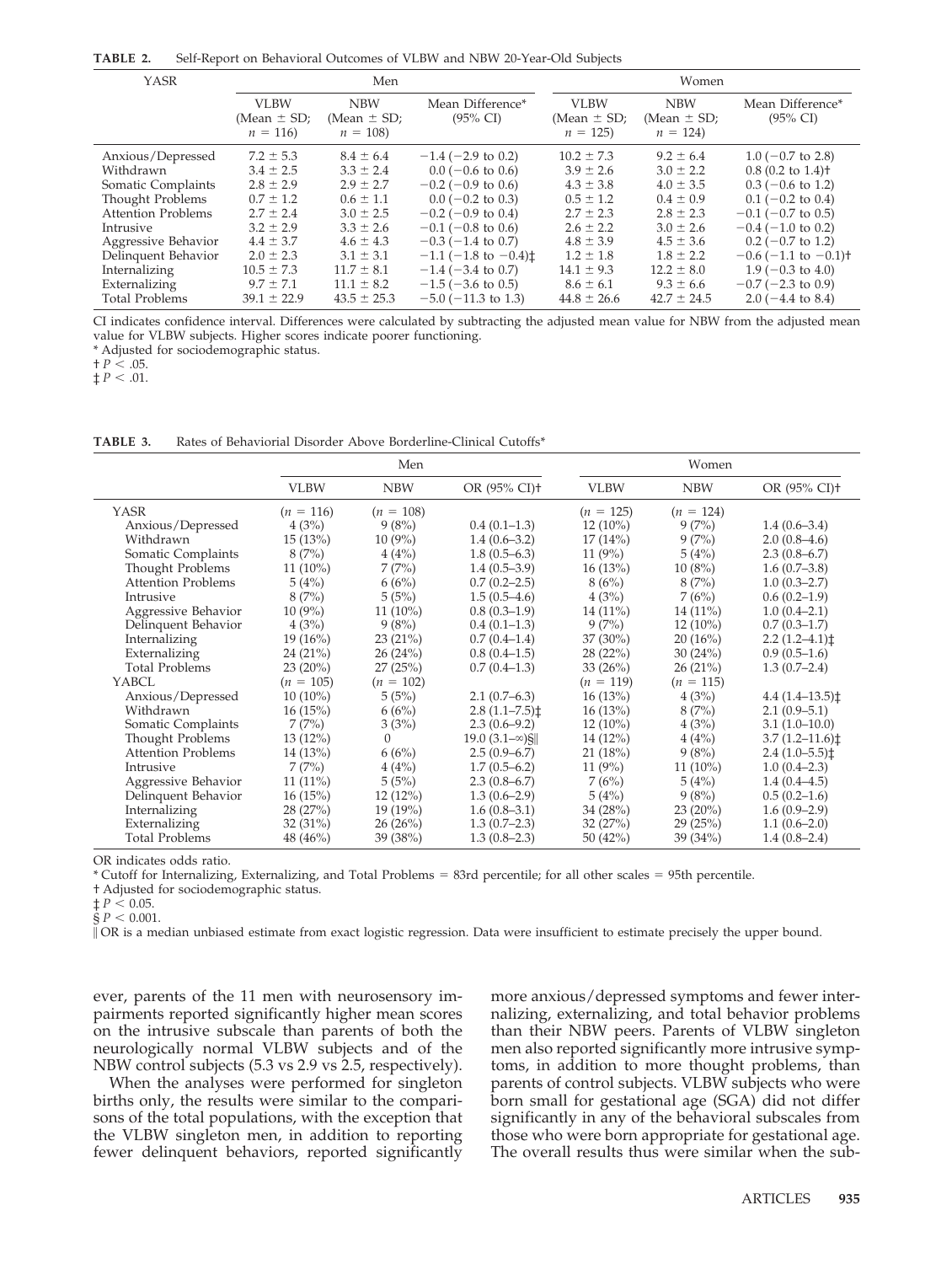**TABLE 4.** Parent Report on Behavioral Outcomes of VLBW and NBW 20-Year-Old Subjects

| YABCL                                                                                                                                                                                              |                                                                                                                                                                          | Men                                                                                                                                                                    |                                                                                                                                                                                                                                | Women                                                                                                                                                                  |                                                                                                                                                                        |                                                                                                                                                                                                                                |  |
|----------------------------------------------------------------------------------------------------------------------------------------------------------------------------------------------------|--------------------------------------------------------------------------------------------------------------------------------------------------------------------------|------------------------------------------------------------------------------------------------------------------------------------------------------------------------|--------------------------------------------------------------------------------------------------------------------------------------------------------------------------------------------------------------------------------|------------------------------------------------------------------------------------------------------------------------------------------------------------------------|------------------------------------------------------------------------------------------------------------------------------------------------------------------------|--------------------------------------------------------------------------------------------------------------------------------------------------------------------------------------------------------------------------------|--|
|                                                                                                                                                                                                    | <b>VLBW</b><br>(Mean $\pm$ SD;<br>$n = 105$                                                                                                                              | <b>NBW</b><br>(Mean $\pm$ SD;<br>$n = 102$                                                                                                                             | Mean Difference*<br>$(95\% \text{ CI})$                                                                                                                                                                                        | VLBW<br>(Mean $\pm$ SD;<br>$n = 119$                                                                                                                                   | <b>NBW</b><br>(Mean $\pm$ SD;<br>$n = 115$                                                                                                                             | Mean Difference*<br>$(95\% \text{ CI})$                                                                                                                                                                                        |  |
| Anxious/Depressed<br>Withdrawn<br>Somatic Complaints<br>Thought Problems<br><b>Attention Problems</b><br>Intrusive<br>Aggressive Behavior<br>Delinquent Behavior<br>Internalizing<br>Externalizing | $4.4 \pm 4.8$<br>$2.0 \pm 2.1$<br>$1.6 \pm 2.0$<br>$0.8 \pm 1.6$<br>$6.0 \pm 5.1$<br>$3.1 \pm 3.0$<br>$5.4 \pm 6.3$<br>$3.0 \pm 4.3$<br>$6.4 \pm 6.3$<br>$11.5 \pm 12.0$ | $4.1 \pm 3.7$<br>$1.5 \pm 1.6$<br>$1.4 \pm 1.8$<br>$0.4 \pm 0.6$<br>$4.9 \pm 4.0$<br>$2.5 \pm 2.3$<br>$4.3 \pm 4.8$<br>$2.8 \pm 3.9$<br>$5.5 \pm 4.6$<br>$9.5 \pm 9.7$ | $0.3$ (-0.9 to 1.5)<br>$0.5(0-1.0)$<br>$0.3$ (-0.3 to 0.8)<br>$0.4(0.1-0.7)$<br>$1.0$ (-0.2 to 2.3)<br>$0.6$ (-0.1 to 1.3)<br>$1.0$ (-0.5 to 2.6)<br>$0.2$ (-0.9 to 1.3)<br>$0.8$ (-0.7 to 2.3)<br>$1.8(-1.2 \text{ to } 4.8)$ | $6.1 \pm 6.0$<br>$2.1 \pm 2.2$<br>$2.5 \pm 2.5$<br>$0.8 \pm 1.5$<br>$4.7 \pm 4.8$<br>$2.7 \pm 2.8$<br>$5.0 \pm 6.0$<br>$0.9 \pm 1.7$<br>$8.2 \pm 7.8$<br>$8.6 \pm 9.0$ | $4.2 \pm 4.0$<br>$1.3 \pm 1.6$<br>$2.2 \pm 2.2$<br>$0.5 \pm 0.9$<br>$3.4 \pm 3.8$<br>$2.6 \pm 2.8$<br>$4.3 \pm 5.3$<br>$1.4 \pm 2.3$<br>$5.5 \pm 5.3$<br>$8.3 \pm 9.0$ | $1.9(0.5-3.2)$ ±<br>$0.8(0.3-1.3)$ <sup>±</sup><br>$0.2$ (-0.4 to 0.8)<br>$0.3(0.0-0.6)$<br>$1.3(0.2 - 2.4)$<br>$0.1$ (-0.6 to 0.8)<br>$0.7$ (-0.7 to 2.2)<br>$-0.5$ ( $-1.0$ to 0.1)<br>$2.7(1.0-4.4)$<br>$0.4$ (-1.9 to 2.7) |  |
| <b>Total Problems</b>                                                                                                                                                                              | $38.6 \pm 30.3$                                                                                                                                                          | $32.7 \pm 21.7$                                                                                                                                                        | $5.2$ (-1.9 to 12.4)                                                                                                                                                                                                           | $37.7 \pm 29.1$                                                                                                                                                        | $31.1 \pm 23.1$                                                                                                                                                        | $6.6$ (-0.3 to 13.4)                                                                                                                                                                                                           |  |

Differences were calculated by subtracting the adjusted mean value for NBW from the adjusted mean value for VLBW subjects. Higher scores indicate poorer functioning.

\* Adjusted for sociodemographic status.

 $+ P < .05.$ 

 $\ddagger$  *P* < .01.

jects who were born SGA were excluded from the analyses.

# *Comparison of VLBW and NBW Women*

VLBW women reported significantly more withdrawn behaviors and fewer delinquent behavior problems than their NBW control subjects ( $P < .05$ ; Table 2). Their rates of internalizing behaviors were also higher, with 30% of VLBW versus 16% of control subjects above the borderline clinical cutoff (Table 3). Eighteen percent of VLBW versus 10% of NBW control subjects had rates of internalizing above the clinical cutoff (odds ratio: 2.0 95% confidence interval: 0.9–4.3; data not shown in tables). On the adaptive scales of functioning, VLBW women reported significantly lower scores on excessive alcohol use (2.4 vs 7.0;  $P < .01$ ) and on the Friends (6.7 vs 7.3;  $P < .05$ ) and Family (1.3 vs 1.5;  $P < .01$ ) subscales, ie, fewer friends and poorer family relationships.

Parents of VLBW women reported significantly higher scores on the anxious/depressed, withdrawn, and attention problems subscales for their daughters as well as significantly more overall internalizing problems than parents of control subjects (Table 4). The parent-reported rates of problems above the borderline-clinical cutoff were significantly higher for VLBW women compared with control subjects on the anxious/depressed, thought problems, and attention problems subscales (Table 3). Parent-reported rates of internalizing problems above the borderline-clinical cutoff were 28% versus 20% for VLBW versus NBW women  $(P=.13;$  Table 3). Twenty-three percent versus 11% were also above the clinical cutoff (odds ratio: 2.4; 95% confidence interval: 1.2–5.0; data not shown in tables).

All of the above-described results were similar after adjusting for IQ in the analyses, with the exceptions that the difference in internalizing problems on the YASR was no longer significant  $(P = .11)$ ; neither was the difference in attention problems on the YABCL  $(P = .07)$  or the rates of attention problems above the borderline-clinical cutoff  $(P = .11)$ . The results also did not differ from the overall results

when subjects with neurosensory impairments were excluded from the analyses, with the exception that the parent report of differences in attention now only bordered on significance ( $P = .063$ ). There were no significant differences in behavior when the 13 VLBW women with neurosensory impairments were compared with the neurologically normal VLBW subjects and with the NBW control subjects.

When the analyses were performed for singleton births only, the results were similar to the overall comparisons, with the exception that VLBW women reported significantly more withdrawn symptoms than their NBW control subjects. When the subjects who were born SGA were excluded from the analyses, the results were similar to the overall outcomes, with the exception that the differences in self-reported internalizing became significant. VLBW subjects who were born SGA reported significantly lower mean scores on the anxious/depressed (7.5 vs 10.9), withdrawn (2.8 vs 4.1), and internalizing subscales (10.2 vs 15.0) and lower rates on the withdrawn subscale (0% vs 17%) than those who were born appropriate for gestational age.

# **Agreement Between Parent and Young Adult Report of Behavior**

Gender-specific Pearson correlations of parent and young adult ratings of young adult problem behavior on the YASR and YABCL ranged from 0.14 to 0.45, within both the VLBW and NBW control populations. The mean parent–young adult agreement of the VLBW populations was lower than that of the control subjects, although not significantly so (0.28 and 0.27 for VLBW men and women, and 0.36 and 0.35 for NBW men and women).

## **Comparisons of Responses to the ADHD Questionnaire**

There were no differences in mean scores on the Inattention, Hyper-Impulsive, or Combined Inattentive/Hyper-Impulsive subtypes of behavior between the young adult VLBW men and women and those of their respective control subjects or in the self-reported rates of the subtypes of ADHD according to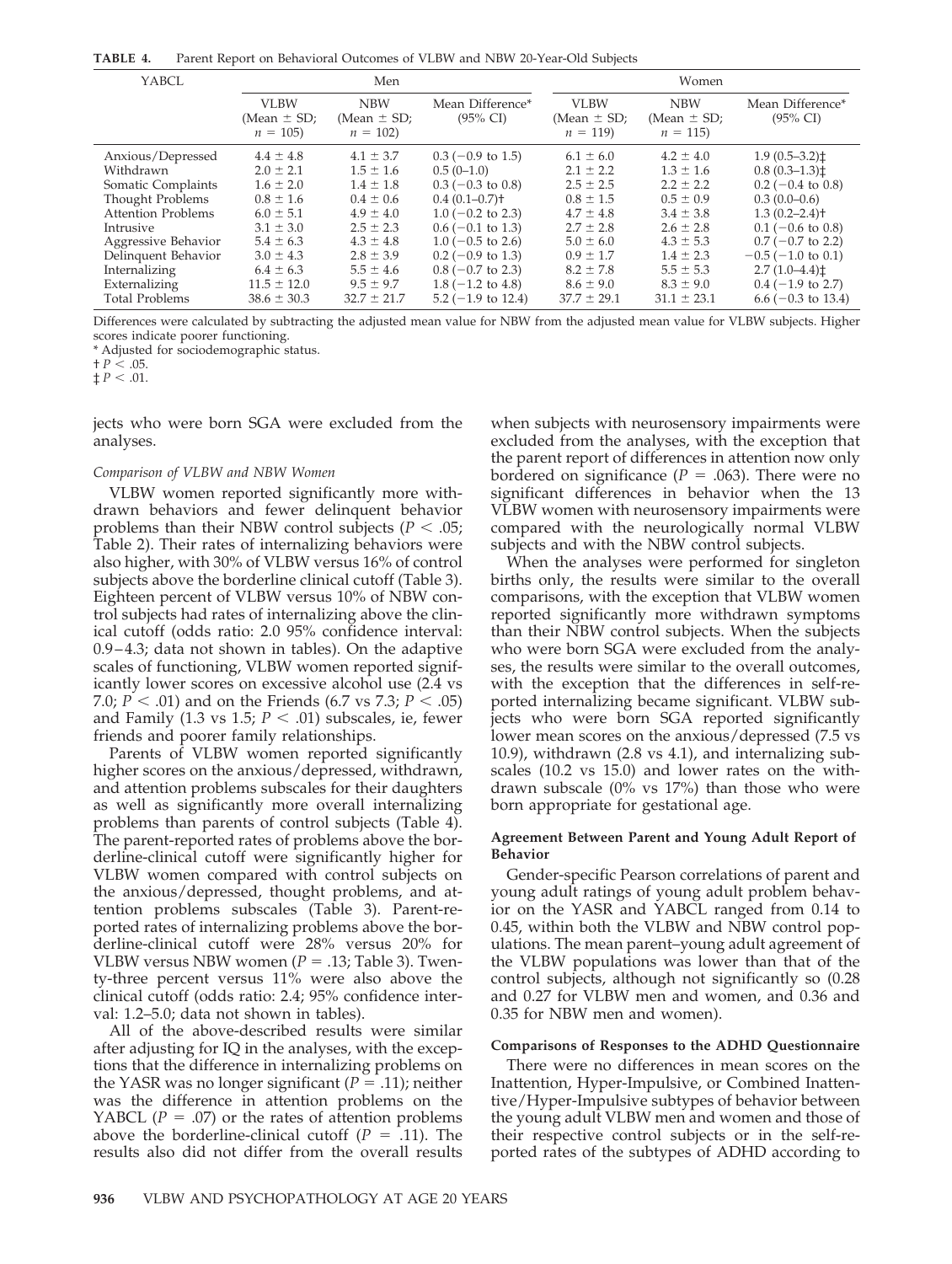| <b>ADHD</b> Subscales    | Self-Report             |                           |                     |                           | Parent-Report       |                           |                       |                           |
|--------------------------|-------------------------|---------------------------|---------------------|---------------------------|---------------------|---------------------------|-----------------------|---------------------------|
|                          | Men                     |                           | Women               |                           | Men                 |                           | Women                 |                           |
|                          | VLBW<br>$(n = 115)^{*}$ | <b>NBW</b><br>$(n = 108)$ | VLBW<br>$(n = 125)$ | <b>NBW</b><br>$(n = 124)$ | VLBW<br>$(n = 105)$ | <b>NBW</b><br>$(n = 102)$ | VLBW<br>$(n = 120)$ + | <b>NBW</b><br>$(n = 115)$ |
| Mean scores $\pm$ SD     |                         |                           |                     |                           |                     |                           |                       |                           |
| Inattention              | $4.6 \pm 4$             | $4.8 \pm 3$               | $4.2 \pm 4$         | $3.8 \pm 3$               | $8.3 \pm 6$         | $6.4 \pm 6$               | $5.0 \pm 6$           | $4.6 \pm 5$               |
| Hyper-Impulsive          | $6.0 \pm 5$             | $6.3 \pm 4$               | $5.5 \pm 4$         | $5.8 \pm 4$               | $5.8 \pm 6$         | $5.1 \pm 5$               | $5.4 \pm 6$           | $4.3 \pm 4$               |
| Combined                 | $10.7 \pm 8$            | $11.1 \pm 6$              | $9.8 \pm 7$         | $9.6 \pm 6$               | $14.1 \pm 11$       | $11.5 \pm 9$              | $10.4 \pm 11$         | $9.0 \pm 8$               |
| Clinical ADHD            |                         |                           |                     |                           |                     |                           |                       |                           |
| Inattention <sup>+</sup> | 2(2%)                   | $1(1\%)$                  |                     | $1(1\%)$                  | $11(10\%)$          | 15(14%)                   | 16(13%)               | 16(13%)                   |
| Hyper-Impulsive‡         |                         | 3(3%)                     | 5(4%)               | 2(2%)                     | $14(12\%)$          | 9(8%)                     | $12(0\%)$             | 14 (11%)                  |
| Combined§                | $1(1\%)$                |                           |                     |                           | 8(7%)               | $13(12\%)$                | 4(3%)                 | 2(2%)                     |

 $n = 115$  because 1 VLBW male child did not complete the ADHD questionnaire.

 $\tau$   $n = 120$  because 1 additional parent completed the ADHD female questionnaire.

‡ Number and percentage of subjects who endorsed at least 6 of 9 subscale symptoms.

§ Number and percentage of subjects who endorsed at least 6 of 9 symptoms on both the Inattention and Hyper-Impulsive subscales.  $P < 0.05$ .

clinical criteria (Table 5). Parents of VLBW men, however, reported significantly higher mean scores of Inattention for their sons than parents of control subjects but not higher rates of ADHD according to clinical criteria. The higher parent-reported mean inattention scores among VLBW men were no longer significant after adjusting for 20-year IQ and also after excluding subjects with neurosensory impairments or those who were born SGA. The 11 men with neurosensory abnormality, however, had significantly higher scores on the hyper-impulsive subtype of ADHD than both the neurologically normal VLBW and NBW men (10.2 vs 5.3 vs 5.1, respectively). When the analyses were performed for singletons only, the results did not differ from the overall comparisons.

## **DISCUSSION**

This is the first report of the young adult behavioral outcomes and mental health of VLBW children who were beneficiaries of the early years of neonatal intensive care. Our results indicate that the increase in behavioral symptoms reported during childhood persists in adulthood, although the type of problems may differ at this time. VLBW women reported more internalizing problems than control subjects, with significantly higher rates of internalizing problems above the borderline-clinical cutoff. Parents tended to agree with the internalizing symptoms reported by their VLBW daughters by noting significantly more anxious/depressed and withdrawn problems and higher rates of anxious/depressed symptoms above the borderline-clinical cutoff than parents of control subjects, as well as more attention problems. Parents of both VLBW men and women noted significantly more thought problems for their children with significantly higher mean scores on the thought problems subscale among VLBW men and higher rates of thought problems among both VLBW men and women compared with control subjects. Of interest is that both VLBW young men and women reported fewer delinquent behaviors than their NBW control subjects.

The strengths of our study include its relatively large size, gender specificity, and cross-informant

parent and child perspective on young adult behavior. Our return rate of 77% of the birth cohort of VLBW subjects compares very favorably with similar longitudinal studies.<sup>46</sup> Our main weakness is the lack of an in-depth psychiatric interview, which would have allowed for the categorization of DSM diagnoses of psychopathology. The relatively small number of VLBW subjects who were born SGA and of those with neurologic abnormality also precludes a true examination of the behavior of these groups as compared with normal VLBW or NBW groups. The lower return rate of the control population and the higher maternal education and higher IQ of those who did participate is in agreement with other studies.47,48 To control for this bias, we adjusted for sociodemographic status, which includes maternal educational level, in all analyses.

Our primary results are based on the Achenbach young adult self-report and parent questionnaires, which provide a measure of behavioral and emotional problems.<sup>33</sup> Because DSM-IV diagnostic categories of mental disorder have, as yet, not been reported for the YASR and YABCL empirically based syndrome scales, we used Achenbach's suggested cutoffs for the borderline-clinical and clinical ranges of psychopathology to categorize clinical problems. These have been shown to reflect clinical indices of mental health.36,38,49 We obtained information from both parents and their young adult children because information from different informants may provide different but valid information.<sup>33</sup> The mean correlation of 0.36 between the information obtained from parents of control subjects and their young adult children on the YASR and YABCL is in agreement with the correlation of 0.39 reported by Achenbach for 19- to 22-year-old subjects.<sup>37</sup> Although statistically significant, this relationship indicates that the parent and young adult each contributed a considerable amount of variance not accounted for by the other.33

Parents are considered to know their offspring very well into their mid-20s<sup>33</sup> and are considered to be able to contribute valuable information at this age.<sup>50</sup> Achenbach<sup>49</sup> reported that parent ratings on the YABCL generally had a greater association with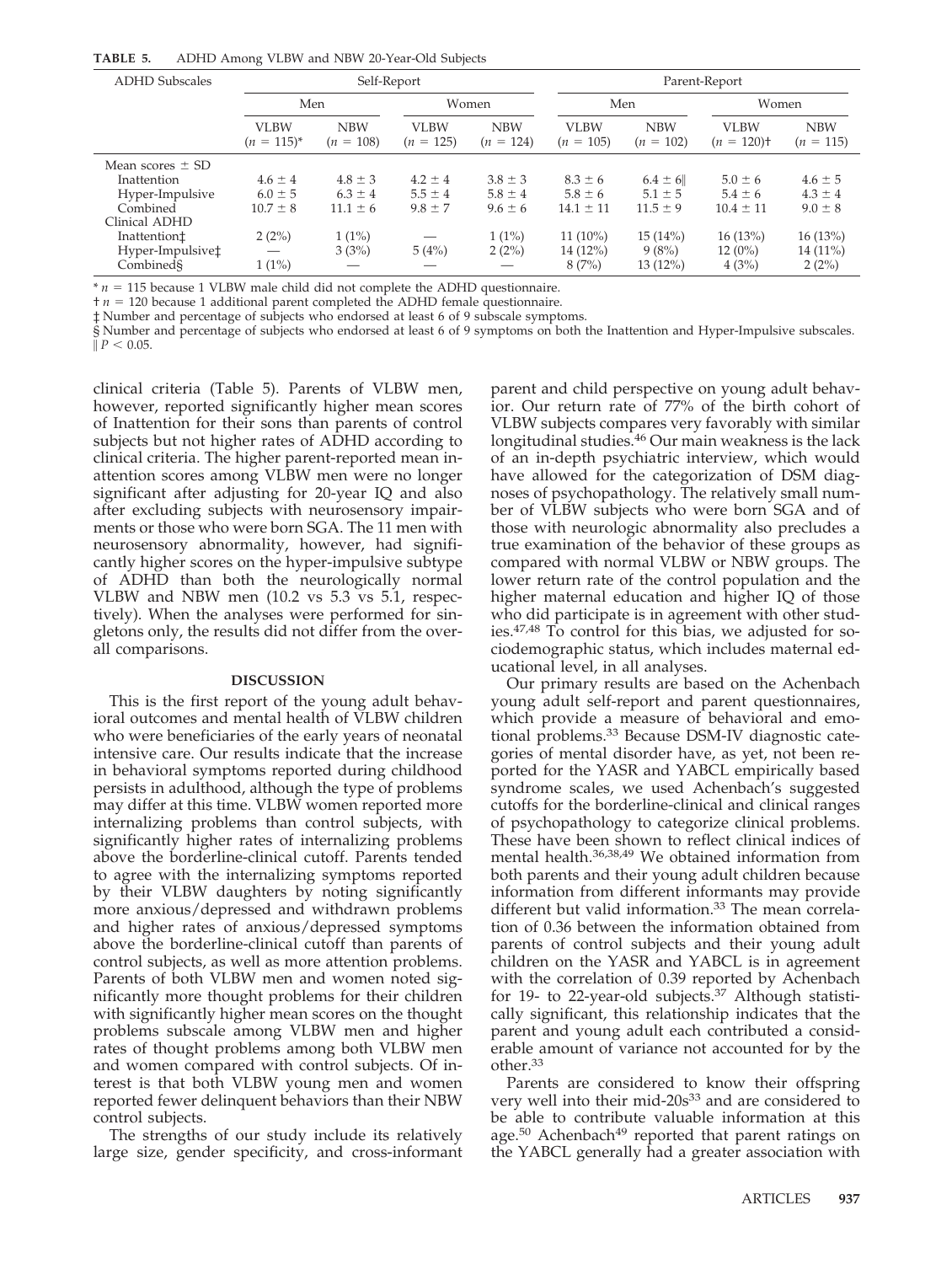concurrent signs of mental health, including suicidal behavior, than did the YASR self-ratings. These findings give credence to the results of our parent reports.

The anxious/depressed syndrome includes items such as "lonely," "cries a lot," "feels worthless," "unhappy," "sad," and "depressed."<sup>33</sup> Our findings of an increase in anxious/depressed and withdrawn symptoms for VLBW women according to parents and increased overall internalizing problems according to both parent and young adult report suggest that VLBW young women may experience significantly higher rates of depression than their NBW peers. In children, the anxious/depressed syndrome of the CBCL has been found to have the closest relationship to depression of the 8 empirically derived syndromes.<sup>51</sup>

Although internalizing behavior is not a measure of depression per se, our finding that 20% of NBW women had internalizing scores above the borderline-clinical cutoff, with  $11\%$  above the clinical cutoff, is in agreement with reports that 20% to 25% of young women aged 14 to 26 years have depressive symptoms<sup>52</sup> and with a lifetime prevalence of  $21\%$ for 15- to 24-year-old female individuals.53

The higher rates of depressive disorders that are prevalent among women in normal populations tend to present after puberty and have been ascribed to hormonal effects and gender-specific sensitivity to factors such as negative life events and chronic psychosocial difficulties, which predispose to depression.41,54 If extremely low birth weight confers general vulnerability to psychopathology, as suggested by Szatmari et al,<sup>55</sup> then it thus is not surprising that an increase in internalizing symptoms among women becomes evident in young adulthood.

Reports of the childhood and adolescent behavior of VLBW children have mostly stressed the increase in externalizing symptoms and ADHD, which occurs more among male subjects than NBW control subjects.23–27,55–61 There also have been reports, however, of an increase in depression,  $2^{3,25,31,32}$  anxiety,  $3^{1,56}$  and overall internalizing behaviors, including shy and withdrawn behavior,<sup>29,30,32</sup> among VLBW children. With the exception of the reports of Sykes et al<sup>62</sup> and Botting et al<sup>23</sup>, gender-specific differences in internalizing behaviors during childhood have not been reported. Sykes et al $62$  noted an increase in parentreported withdrawn behaviors and internalizing above the clinical cutoff for 7- to 8-year-old VLBW girls, and Botting et al<sup>23</sup> noted an increase in general anxiety but not depression among 12-year-old VLBW girls compared with control subjects. Tideman et al3 reported a nonsignificant increase in mental health problems among girls who were born at  $\leq$ 35 weeks' gestation in a small population of 19-year-old subjects.

We previously reported increased symptoms of hyperactivity in the VLBW cohort at 8 years of age.<sup>35</sup> Our results at 20 years of age reveal an increase in parent reports of attention problems or inattention for VLBW men on the ADHD scale and for VLBW women on the YABCL but not of higher rates of ADHD according to clinical criteria. A decrease in

parent-reported rates of hyperactivity<sup>63</sup> and externalizing symptoms<sup>61</sup> between childhood and adolescence has been reported among VLBW and preterm children. In contrast to normal populations, the type of ADHD reported among VLBW children pertains more to symptoms of attention rather than hyperactivity<sup>57</sup> and is less associated with comorbidity such as antisocial and conduct disorder.23,55,57 This might explain that ADHD in preterm children does not seem to have ominous implications for the persistence of major sequelae into adulthood.<sup>40</sup>

Our lower rates of self-reported delinquency and of excessive alcohol use in both VLBW men and women are in accordance with our previous report of lesser risk taking among VLBW subjects.<sup>1</sup> Saigal et al25 similarly reported less excessive alcohol use among  $\leq 1000$ -g birth weight adolescents at 12 to 16 years of age. There is a paradox in these findings because the lower IQ and school learning problems that occur commonly among VLBW subjects should have predisposed them to more rather than less risk taking and delinquency.64 We previously postulated that the lower risk taking among VLBW subjects may be attributable to increased parental monitoring,  $1,65$ although social isolation may also play a role. The results are also consistent with a possible increase in behavioral inhibition in the VLBW subjects, which corresponds to an increased risk of anxiety and depression, as well as decreased antisocial behavior and impulsivity.66,67

The clinical significance of the parent-report of an increase in thought problems for VLBW men and higher rates of thought problems for both VLBW men and women compared with their respective control subjects is unclear. An increase in parentreported thought problems among 8- to 10-year-old 1000-g birth weight children was previously reported in all 4 countries that participated in a multicenter study of preterm behavior.<sup>68</sup> However, the thought problem subscale is one of the shortest on the CBCL, reflects a heterogeneous group of DSM disorders,69 and requires the most inference from parents, with a high rate of scoring errors.<sup>70</sup> It includes items such as "harms self," "hears things," "sees things," and "has strange ideas," with the YABCL having additional items "can't get mind off thoughts," "repeats acts," and "strange behavior." van  $\mathrm{O}_S$  and colleagues<sup>71–73</sup> suggested that psychotic symptoms, which are most prevalent among young adults, occur on a continuum that extends from normality through depressive states to schizophrenia. An association between schizophrenia and low birth weight has been suggested from epidemiologic studies, but it is unclear whether this pertains to low birth weight resulting from intrauterine growth failure, prematurity, or both.4,11–13,74,75 In an abstract, Rifkin et al76 reported 2 cases of schizophrenia among 60 VLBW young adults. We found no cases of schizophrenia at 20 years of age, but 5 VLBW subjects had a history of bipolar disorder.<sup>1</sup> Schizophrenia and bipolar disorder both have a prevalence of  $\sim$ 1% in adult populations, with an average age of onset of schizophrenia of 18 to 25 years for men and 25 to 35 years for women.<sup>77</sup> Even if additional cases become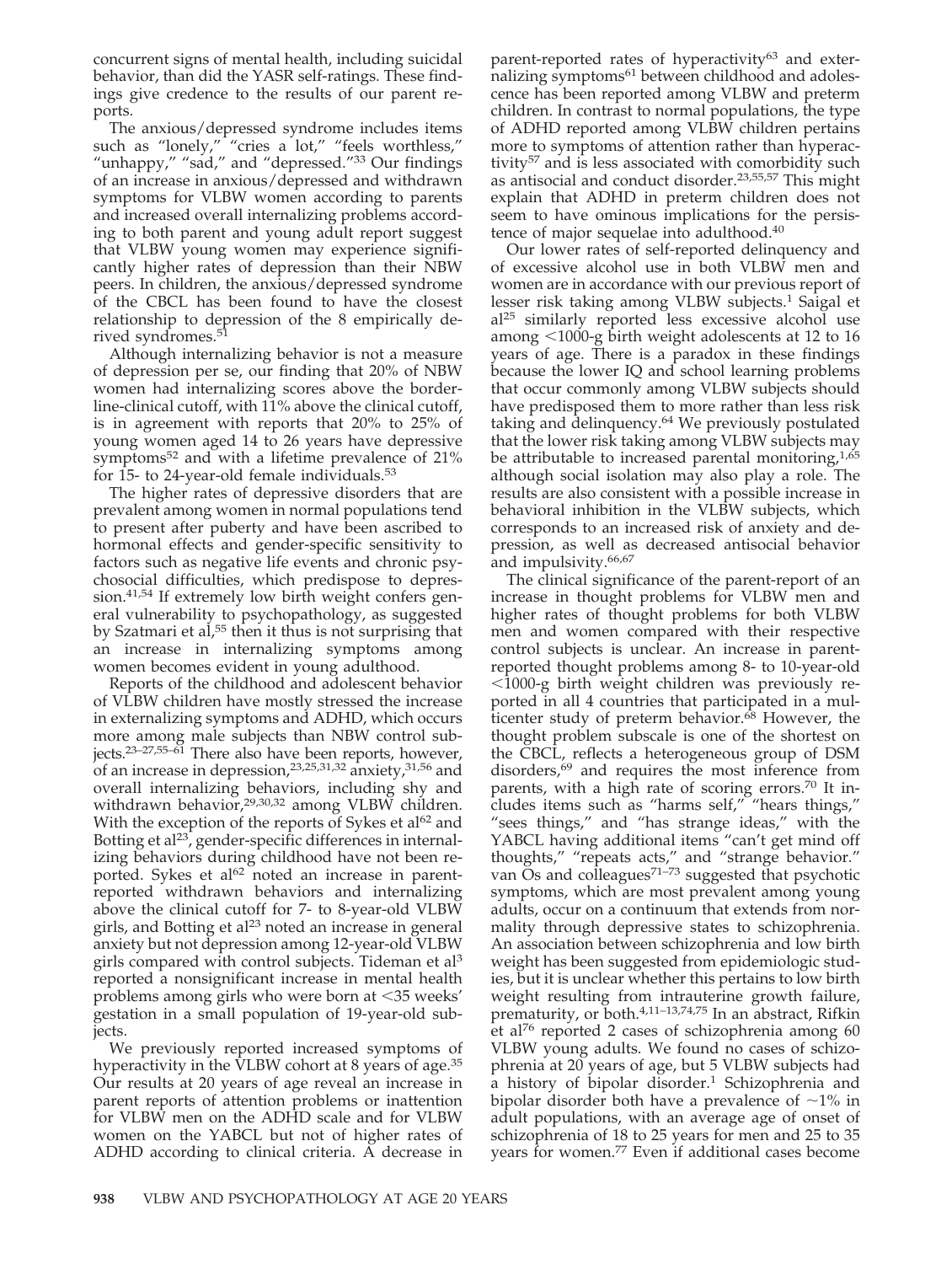evident on longer in-depth follow-up, our relatively small population and thus low statistical power hinder any conclusion in this regard.

In summary, our results suggest significantly more psychopathology among VLBW young adults than among control subjects, including internalizing symptoms among women and possible thought problems among both men and women. It will be important to follow the subjects into mature adulthood to evaluate whether the 20-year findings persist and are predictive of increased psychopathology defined according to DSM diagnoses. Evidence, to date, indicates the need for an increased awareness of the possibility that psychologic problems may present among VLBW survivors in the postpubertal years and the need for anticipatory guidance and early intervention that might help to prevent or ameliorate these problems.78–80

## **ACKNOWLEDGMENTS**

This study was supported by grants (RO1 HD34177 and MO1RR00080, General Clinical Research Center) from the National Institutes of Health and in part by a grant from the Genentech Foundation for Growth and Development.

We are indebted to Blanche Caron, Debra Hoffman, Susan McGrath, Miriam Curran, Elizabeth Carter, and Terry Reid for assistance in compiling and analyzing the data.

#### **REFERENCES**

- 1. Hack M, Flannery D, Schluchter M, Cartar L, Borowski E, Klein N. Young adult outcomes of very low birth weight children (VLBW, < 1.5 kg). *N Engl J Med.* 2002;346:149–157
- 2. Pharoah POD, Stevenson CJ, West CR. General certificate of secondary education performance in very low birthweight infants. *Arch Dis Child.* 2003;88:295–298
- 3. Tideman E, Ley D, Bjerre I, Forslund M. Longitudinal follow-up of children born preterm: somatic and mental health, self-esteem and quality of life at age 19. *Early Hum Dev.* 2001;61:97–110
- 4. Cannon M, Jones PB, Murray RM. Obstetric complications and schizophrenia: historical and meta-analytic review. *Am J Psychiatry.* 2002;159:1080–1092
- 5. Done DJ, Johnstone EC, Frith CD, Golding J, Shepherd PM, Crow TJ. Complications of pregnancy and delivery in relation to psychosis in adult life: data from the British perinatal mortality survey sample. *BMJ.* 1991;302:1576–1580
- 6. Brown AS, van Os J, Driessens C, Hoek H, Susser ES. Further evidence of relation between prenatal famine and major affective disorder. *Am J Psychiatry.* 2000;157:190–195
- 7. Buka SL, Fan AP. Association of prenatal and perinatal complications with subsequent bipolar disorder and schizophrenia. *Schizophrenia Res.* 1999;39:113–119
- 8. Hodgins S, Kratzer L, McNeil T. Obstetric complications, parenting, and risk of criminal behavior. *Arch Gen Psychiatry.* 2001;58:746–752
- 9. Tibbetts SG, Piquero AR. The influence of gender, low birth weight, and disadvantaged environment in predicting early onset of offending: a test of Moffit's interactional hypothesis. *Criminology.* 1999;37:843–877
- 10. Susser ES, Lin SP. Schizophrenia after prenatal exposure to the Dutch hunger winter of 1944–1945. *Arch Gen Psychiatry.* 1992;49:983–988
- 11. Wahlbeck K, Forsen T, Osmond C, Barker DJP, Eriksson JG. Association of schizophrenia with low maternal body mass index, small size at birth, and thinness during childhood. *Arch Gen Psychiatry.* 2001;58: 48–52
- 12. Jones PB, Rantakallio P, Hartikainen A-L, Isohanni M, Sipila P. Schizophrenia as a long-term outcome of pregnancy, delivery, and perinatal complications: a 28-year follow-up of the 1966 North Finland general population birth cohort. *Am J Psychiatry.* 1998;155:355–364
- 13. McNeil TF, Cantor-Graae E, Cardenal S. Prenatal cerebral development in individuals at genetic risk for psychosis: head size at birth in offspring of women with schizophrenia. *Schizophrenia Res.* 1993;10:1–5
- 14. Dalman C, Thomas HV, David AS, Gentz J, Lewis G, Allebeck P. Signs of asphyxia at birth and risk of schizophrenia. *Br J Psychiatry.* 2001;179: 403–408
- 15. van Os J, Jones P, Lewis G, Wadsworth M, Murray R. Developmental precursors of affective illness in a general population birth cohort. *Arch Gen Psychiatry.* 1997;54:625–631
- 16. Richards M, Maughan B, Hardy R, Hall I, Strydom A, Wadsworth M. Long-term affective disorder in people with mild learning disability. *Br J Psychiatry.* 2001;179:523–527
- 17. Sigurdsson E, van Os J, Fombonne E. Are impaired childhood motor skills a risk factor for adolescent anxiety? Results from the 1958 U.K. birth cohort and the National Child Development study. *Am J Psychiatry.* 2002;159:1044–1046
- 18. Pine D, Shaffer D, Schonfeld IS. Persistent emotional disorder in children with neurological soft signs. *J Am Acad Child Adolesc Psychiatry.* 1993;32:1229–1236
- 19. Cohen P, Pine DS, Must A, Kasen S, Brook J. Prospective associations between somatic illness and mental illness from childhood to adulthood. *Am J Epidemiol.* 1998;147:232–239
- 20. Ortega AN, Huertas SE, Canino G, Ramirez R, Rubio-Stipec M. Childhood asthma, chronic illness, and psychiatric disorders. *J Nerv Ment Dis.* 2002;190:275–281
- 21. Bennett DS. Depression among children with chronic medical problems: a meta-analysis. *J Pediatr Psychol.* 1994;19:149–169
- 22. Bhutta AT, Cleves MA, Casey PH, Cradock MM, Anand KJS. Cognitive and behavioral outcomes of school-aged children who were born preterm. A meta-analysis. *JAMA.* 2002;288:728–737
- 23. Botting N, Powls A, Cooke RWI, Marlow N. Attention deficit hyperactivity disorders and other psychiatric outcomes in very low birthweight children at 12 years. *J Child Psychol Psychiatry.* 1997;38:931–941
- 24. Whitaker AH, Van Rossem R, Feldman JF, et al. Psychiatric outcomes in low-birth-weight children at age 6 years: relation to neonatal cranial ultrasound abnormalities. *Arch Gen Psychiatry.* 1997;54:847–856
- 25. Saigal S, Pinelli J, Hoult L, Kim MM, Boyle M. Psychopathology and social competencies of adolescents who were extremely low birth weight. *Pediatrics.* 2003;111:969–975
- 26. McCormick MC, Brooks-Gunn J, Workman-Daniels K, Turner J, Peckham GJ. The health and developmental status of very low-birth-weight children at school age. *JAMA.* 1992;267:2204–2208
- 27. Breslau N, Klein N, Allen L. Very low birthweight: behavioral sequelae at nine years of age. *J Am Acad Child Adolesc Psychiatry.* 1988;27:605–612
- 28. Taylor HG, Hack M, Klein N. Attention deficits in children with 750 gram birthweight. *Child Neuropsychol.* 1998;4:21–34
- 29. Nadeau L, Boivin M, Tessier R, Lefebvre F, Robaey P. Mediators of behavioral problems in 7-year-old children born after 24 to 28 weeks of gestation. *J Dev Behav Pediatr.* 2001;22:1–10
- 30. Weisglas-Kuperus N, Koot HM, Baerts W, Fetter WPF, Sauer PJJ. Behavior problems of very low-birthweight children. *Dev Med Child Neurol.* 1993;35:406–416
- 31. Levy-Shiff R, Einat G, Har-Even D, et al. Emotional and behavioral adjustment in children born prematurely. *J Clin Child Psychol.* 1994;23: 323–333
- 32. Hoy EA, Sykes DH, Bill JM, Halliday HL, McClure BG, McReid M. The social competence of very-low-birthweight children: teacher, peer, and self-perceptions. *J Abnorm Child Psychol.* 1992;20:123–150
- 33. Achenbach TM. *Manual for the Young Adult Self-Report and Young Adult Behavior Checklist*. Burlington, VT: University of Vermont; 1997
- 34. Hobel CJ, Hyvarinen M, Okada DM, Oh W. Prenatal and intrapartum high-risk screening I. Prediction of the high-risk neonate. *Am J Obstet Gynecol.* 1973;117:1–9
- 35. Hack M, Breslau N, Aram D, Weissman B, Klein N, Borawski-Clark E. The effect of very low birth weight and social risk on neurocognitive abilities at school age. *J Dev Behav Pediatr.* 1992;13:412–420
- 36. Ferdinand RF, Verhulst FC. The prediction of poor outcome in young adults: comparison of the Young Adult Self-Report, the General Health Questionnaire and the Symptom Checklist. *Acta Psychiatr Scand.* 1994; 89:405–410
- 37. Achenbach TM, Howell CT, McConaughy SH, Stanger C. Six-year predictors of problems in a national sample: III. Transitions to young adult syndromes. *J Am Acad Child Adolesc Psychiatry.* 1995;34:658–669
- 38. Wiznitzer M, Verhulst FC, van den Brink W, Koeter M, Van der Ende J, Giel R, Koot HM. Detecting psychopathology in young adults: the Young Adult Self Report, the General Health Questionnaire and the Symptom Checklist as screening instruments. *Acta Psychiatr Scand.* 1992; 86:32–37
- 39. Barkley RA, Murphy KR. *Attention Deficit Hyperactivity Disorder: A Clinical Workbook*. New York, NY: Guilford Press; 1998
- 40. Murphy KR, Barkley RA, Bush T. Young adults with attention deficit hyperactivity disorder: subtype differences in comorbidity, educational, and clinical history. *J Nerv Ment Dis.* 2002;190:147–157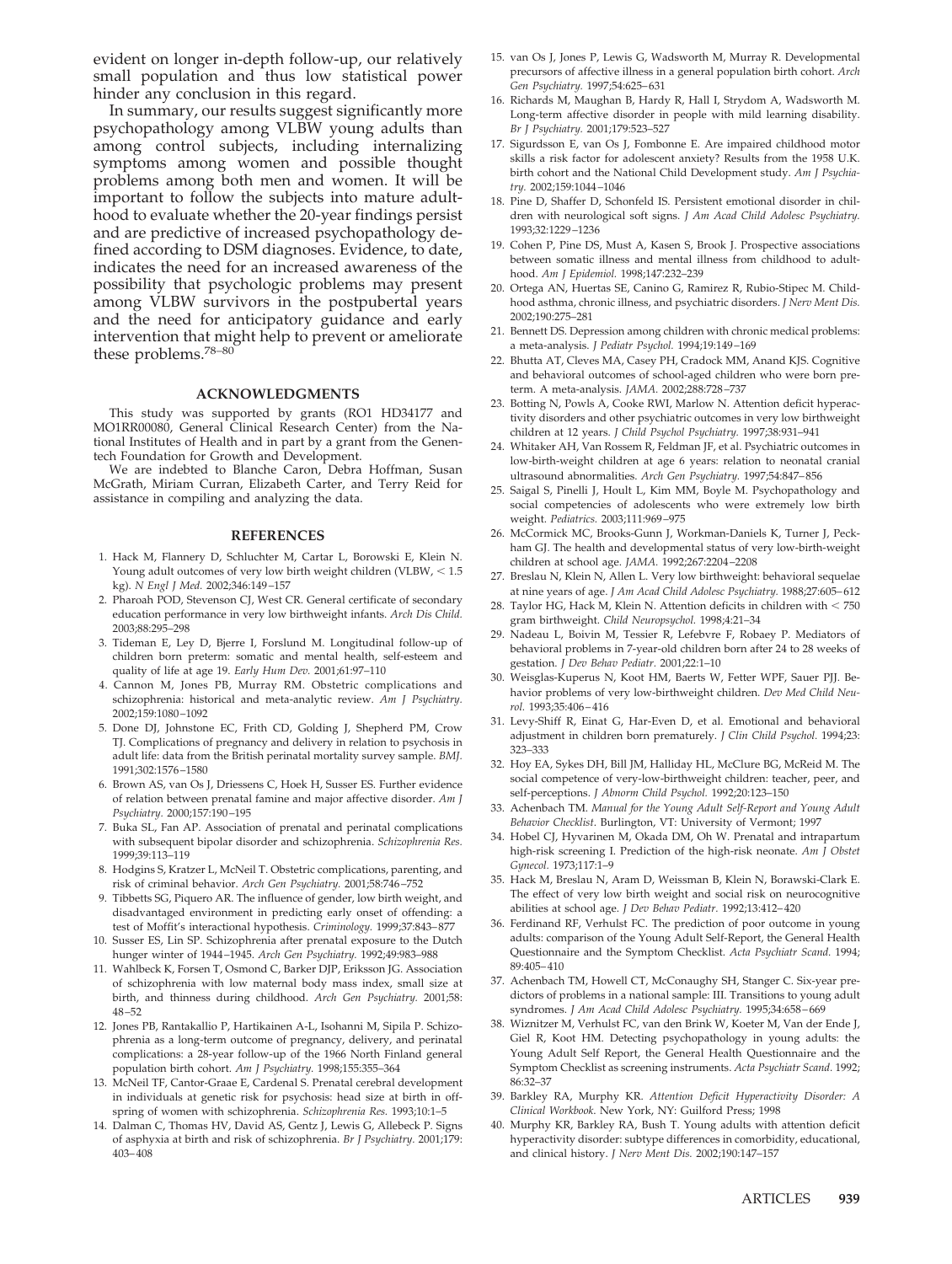- 41. Cyranowski JM, Frank E, Young E, Shear K. Adolescent onset of the gender difference in lifetime rates of major depression. *Arch Gen Psychiatry.* 2000;57:21–27
- 42. Hankin BL, Abramsom LY, Moffitt TE, Silva PA, McGee R, Angell KE. Development of depression from preadolescence to young adulthood: emerging gender differences in a 10-year longitudinal study. *J Abnorm Psychol.* 1998;107:128–140
- 43. Johnson JG, Cohen P, Dohrenwend BP, Link BG. A longitudinal investigation of social causation and social selection processes involved in the association between socioeconomic status and psychiatric disorders. *J Abnorm Psychol.* 1999;108:490–499
- 44. Rutter M, Tizard J, Whitmore K. *Education, Health and Behaviour*. London, United Kingdom: Longman Group; 1970
- 45. Wechsler D. *The Wechsler Adult Intelligence Scale-Revised*. San Antonio, TX: The Psychological Corporation; 1981
- 46. Strauss RS. Adult functional outcome of those born small for gestational age. Twenty-six year follow-up of the 1970 British birth cohort. *JAMA.* 2000;283:625–632
- 47. Aylward GP, Hatcher RP, Stripp B, Gustafson NF, Leavitt A. Who goes and who stays: subject loss in a multicenter, longitudinal follow-up study. *Dev Behav Pediatr.* 1985;6:3–8
- 48. Wolke D, Sohne B, Ohrt B, Riegel K. Follow-up of preterm children: important to document dropouts. *Lancet.* 1995;345:447
- 49. Achenbach TM, Howell CT, McConaughy SH, Stanger C. Six-year predictors of problems in a national sample: IV. Young adults signs of disturbance. *J Am Acad Child Adolesc Psychiatry.* 1998;37:718–727
- 50. Visser JH, Van der Ende J, Koot HM, Verhulst FC. Predictors of psychopathology in young adults referred to mental health services in childhood or adolescence. *Br J Psychiatry.* 2000;177:59–65
- 51. Compas BE, Oppedisano G, Connor JK, Gerhardt CA, Hinden BR, Achenbach TM. Gender differences in depressive symptoms in adolescence: comparison of national samples of clinically referred and nonreferred youths. *J Consult Clin Psychol.* 1997;65:617–626
- 52. Rickert VI, Wiemann CM, Berenson AB. Ethnic differences in depressive symptomatology among young women. *Obstet Gynecol.* 2000;95: 55–60
- 53. Blazer DG, Kessler RC, McGonagle KA, Swartz MS. The prevalence and distribution of major depression in a national community sample: the National Comorbidity Survey. *Am J Psychiatry.* 1994;151:979–986
- 54. Ge X, Lorenz F, Conger RD, Elder GH Jr, Simons RL. Trajectories of stressful life events and depressive symptoms during adolescence. *Dev Psychol.* 1994;30:467–483
- 55. Szatmari P, Saigal S, Rosenbaum P, Campbell D. Psychopathology and adaptive functioning among extremely low birthweight children at eight years of age. *Dev Psychopathol.* 1993;5:345–357
- 56. Horwood LJ, Mogridge N, Darlow BA. Cognitive, educational, and behavioral outcomes at 7 and 8 years in a national very low birthweight cohort. *Arch Dis Child Fetal Neonatal Ed.* 1997;79:F12–F20
- 57. Elgen I, Sommerfelt K, Markstad T. Population based, controlled study of behavioural problems and psychiatric disorders in low birthweight children at 11 years of age. *Arch Dis Child Fetal Neonatal Ed.* 2002;87: F128–F132
- 58. Pharoah POD, Stevenson CJ, Cooke RWI, Stevenson RC. Prevalence of behaviour disorders in low birthweight infants. *Arch Dis Child.* 1994;70: 271–274
- 59. Rose SA, Feldman JF, Rose SL, Wallace IF, McCarton C. Behavior problems at 3 and 6 years: prevalence and continuity in full-terms and preterms. *Dev Psychopathol.* 1992;4:361–374
- 60. Ross G, Lipper EG, Auld PAM. Social competence and behavior problems in premature children at school age. *Pediatrics.* 1990;86:391–397
- 61. Schothorst PF, van Engeland H. Long-term behavioral sequelae of prematurity. *J Am Acad Child Adolesc Psychiatry.* 1996;35:175–183
- 62. Sykes DH, Hoy EA, Bill JM, McClure BG, Halliday HL, Reid MM. Behavioural adjustment in school of very low birthweight children. *J Child Psychol Psychiatry.* 1997;38:315–325
- 63. Stevenson CJ, Blackburn P, Pharoah POD. Longitudinal study of behaviour disorders in low birthweight infants. *Arch Dis Child Fetal Neonatal Ed.* 1999;81:F5–F9
- 64. Kandel DB, Davies M. High school students who use crack and other drugs. *Arch Gen Psychiatry.* 1996;53:71–80
- 65. Chilcoat HD, Breslau N. Pathways from ADHD to early drug use. *J Am Acad Child Adolesc Psychiatry.* 1999;38:1347–1354
- 66. Carver CS, White TL. Behavioral inhibition, behavioral activation, and affective responses to impending reward and punishment: the BIS/BAS Scales. *J Pers Soc Psychol.* 1994;67:319–333
- 67. Depue RA, Lenzenweger MF. A Neurobehavioral Dimensional Model. Handbook of Personality Disorders. Theory, Research, and Treatment. New York, NY: Guilford; 2001:136–176
- 68. Hille ETM, den Ouden AL, Saigal S, et al. Behavioural problems in children who weigh 1000 g or less at birth in four countries. *Lancet.* 2001;357:1641–1643
- 69. Lengua LJ, Sadowski CA, Friedrich WN, Fisher J. Rationally and empirically derived dimensions of children's symptomatology: expert ratings and confirmatory factor analyses. *J Consult Clin Psychol.* 2001;69: 683–698
- 70. Drotar D, Stein REK, Perrin EC. Methodological issues in using the Child Behavior Checklist and its related instruments in clinical and child psychology research. *J Clin Child Psychol.* 1995;184–192
- 71. van Os J, Verdoux H, Maurice-Tison S, Gay B, Liraud F, Salamon R, Bourgeois M. Self-reported psychosis-like symptoms and the continuum of psychosis. *Soc Psychiatry Psychiatr Epidemiol.* 1999;34:459–463
- 72. Verdoux H, van Os J. Psychotic symptoms in non-clinical populations and the continuum of psychosis. *Schizophrenia Res.* 2002;54:59–65
- 73. Johns LC, van Os J. The continuity of psychotic experiences in the general population. *Clin Psychol Rev.* 2001;21:1125–1141
- 74. Kendell RE, McInneny K, Juszczak E, Bain M. Obstetric complications and schizophrenia. *Br J Psychiatry.* 2000;174:514–522
- 75. Rifkin L, Lewis S, Jones P, Toone B, Murray R. Low birth weight and schizophrenia. *Br J Psychiatry.* 1994;165:357–362
- 76. Rifkin L, Lewis SW, Townsend J, Stewart A. Schizophrenia and very low birthweight. *Schizophrenia Res.* 2000;11:94
- 77. Kessler RC, McGonagle KA, Zhao S, et al. Lifetime and 12-month prevalence of DSM-III-R psychiatric disorders in the United States. *Arch Gen Psychiatry.* 1994;51:8–19
- 78. Beardslee WR, Gladstone TRG, Wright EJ, Cooper AB. A family-based approach to the prevention of depressive symptoms in children at risk: evidence of parental and child change. *Pediatrics.* 2003;112(2). Available at: www.pediatrics.org/cgi/content/full/112/2/e11a
- 79. Deckard-Deater K, Bulkley J. Parent concerns in long-term follow-up. *Semin Neonatol.* 2000;5:171–178
- 80. Laucht M, Esser G, Schmidt MH. Differential development of infants at risk for psychopathology: the moderating role of early maternal responsivity. *Dev Med Child Neurol.* 2001;43:292–300
- 81. Usher R, McLean F. Intrauterine growth of live-born Caucasian infants at sea level: standards obtained from measurements in 7 dimensions of infants born between 25 and 44 weeks of gestation. *Pediatrics.* 1969;74: 901–910